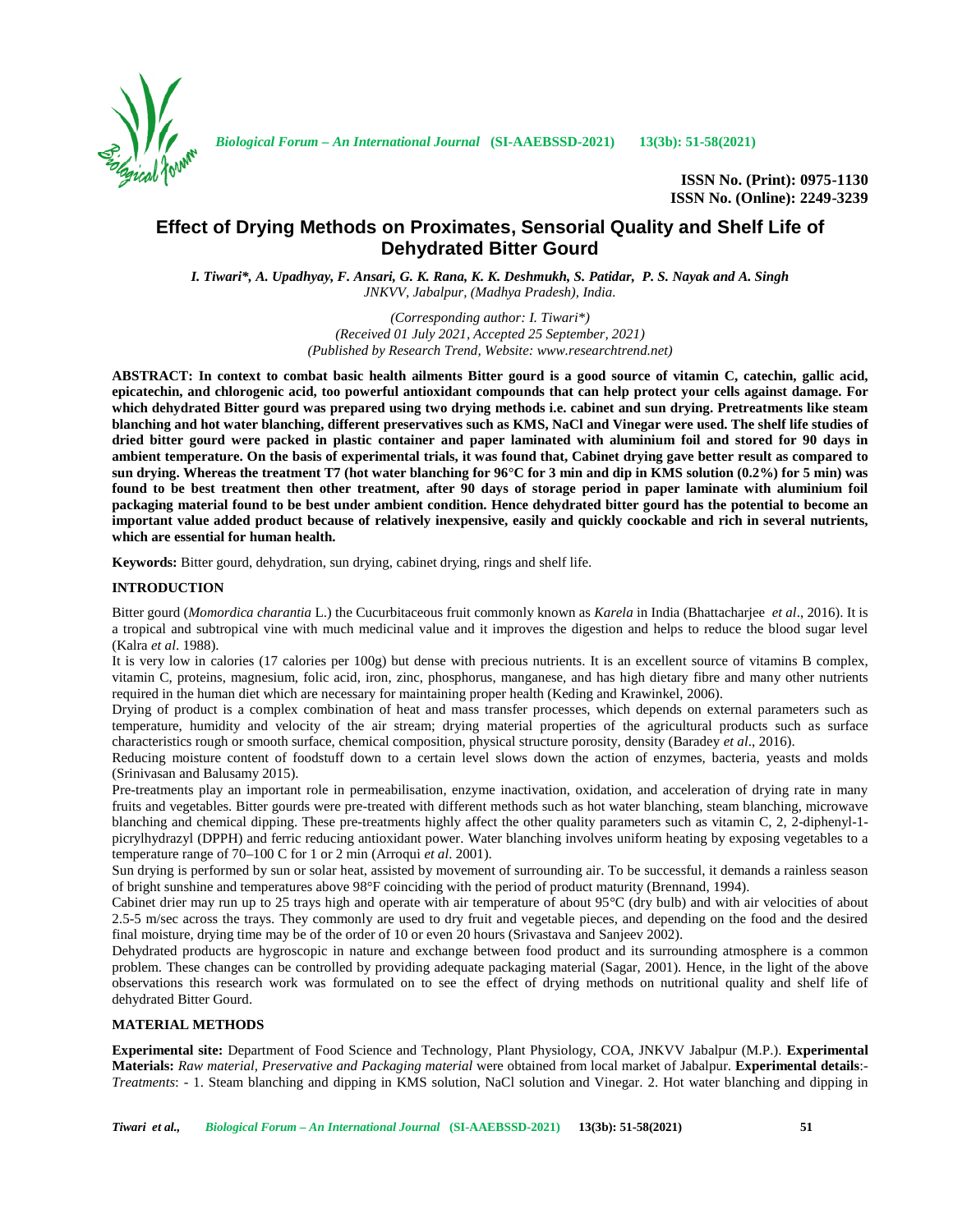KMS solution, NaCl solution, and Vinegar. *Drying methods*: - Two drying methods denoted as D1- Sun drying and D2- Cabinet drying was used.

| S.No.            | <b>Combinations</b> | <b>Drving methods</b>                                         | <b>Details</b>                                                                         |
|------------------|---------------------|---------------------------------------------------------------|----------------------------------------------------------------------------------------|
|                  | T0                  | T0D1, T0D2                                                    | Control                                                                                |
| 2.               | Τ1                  | T1D1, T1D2                                                    | Steam blanching for 3 min                                                              |
| 3.               | T <sub>2</sub>      | T <sub>2</sub> D <sub>1</sub> , T <sub>2</sub> D <sub>2</sub> | Steam blanching for 3 min+dip in KMS solution $(0.2\%)$ for 5 min                      |
| $\overline{4}$ . | T <sub>3</sub>      | T3D1, T3D2                                                    | Steam blanching for 3 min+dip in KMS solution (0.5%) for 5 min                         |
| 5.               | T4                  | T <sub>4</sub> D <sub>1</sub> , T <sub>4</sub> D <sub>2</sub> | Steam blanching for 3 min +dip in 5% NaCl solution for 5 min.                          |
| 6.               | T5                  | T5D1, T5D2                                                    | Steam blanching for 3 min+dip in vinegar for 5 min.                                    |
| 7.               | T6                  | T6D1, T6D2                                                    | Hot water blanching for $96^{\circ}$ C for 3 min.                                      |
| 8.               | T7                  | T7D1, T7D2                                                    | Hot water blanching for 96 $\degree$ C for 3 min+dip in KMS solution (0.2%) for 5 min. |
| 9.               | T8                  | T8D1, T8D2                                                    | Hot water blanching for 96 $\degree$ C for 3 min+dip in KMS solution (0.5%) for 5 min. |
| 10.              | T9                  | T9D1, T9D2                                                    | Hot water blanching for 96°C for 3 min+dip in 5% NaCl solution for 5 min.              |
| 11.              | T <sub>10</sub>     | T10D1. T10D2                                                  | Hot water blanching for $96^{\circ}$ C for 3 min+dip in vinegar for 5 min.             |

#### **Table 1: Treatment combination with detailed.**

 $D_1$ - Sun dryingand $D_2$ - Cabinet drying

**Preparation of dehydrated Bitter gourd product (slices and grated)**:- *Selection of fruit*: - Raw, disease free, fresh bitter gourd fruit were selected for the drying.

*Washing*:-The selected bitter gourd were washed thoroughly using clean and safe water to remove foreign matter and dust.

*Cutting and grating*: - The bitter gourds were cut into 1 cm thick rings with the help of a sharp stainless steel knife and they were grated with help of grater. *Blanching*: - Steam blanching: - The prepared rings and grated bitter gourd were blanched in steam for 3 minutes. The gas stove was used to boil the water and the temperature was maintained. Each time 150gm of sample was taken into stainless steel sieve.

*Hot water blanching*: - The samples were blanched in boiling water at 96°C for 3 minutes. The gas stove was used to boil the water and the temperature was maintained. Each time 250gm of sample was taken into muslin cloth and dipped into boiling water for 3 min. *Dipping in solution*:- The sample were dipped in different solutions such as KMS solution (0.2, 0.5%) NaCl solution (5%) and Vinegar for 5 min.

*Drying*: - Only two drying methods sun drying and cabinet drying was used in our thesis work).

*D1- Sun drying*: - Pretreated and fresh bitter gourd slices and grated (chopped) were sun dried for 6-7 hours for 3 to 4 days till it dried completely. 5-6% moisture reduced from dehydrated bitter gourd samples, and then dried samples were cooled and packed in different packaging materials.

*D2- Cabinet drying*: - Pretreated and fresh bitter gourd product (slices and chopped) were dried in cabinet dryer for 7-8 hours till it dried completely. The temperature for drying was taken as 55°C. During dehydration process, the moisture contents were recorded for an interval of half an hour to two hours. Final moisture content was reduced to 5-6%.

**Sensory evaluation of dehydrated bitter gourd products**: - The sensory evaluation of dried bitter gourd products was done as described by Amerine *et al.,* (1967) on 9 point hedonic scale.

**Storage studies**- All samples were drawn periodically after 0, 30, 60, 90 days and analyzed for sensory qualities, moisture, microbial count and hunter colour analysis. The total plate count was done by using the method of Aneja, (2003).

**Physico-chemical methods**:-*Physical parameters of dried bitter gourd*:- *Hunter color values*:- Color measurement of dehydrated bitter gourd was done by using a Hunter colour measuring system and expressed in terms of L, a, b, according to the CIE method (1976). *Dehydration and Rehydration ratio*:-Drying ratio was calculated as net dry weight obtained from fresh weight of the material (Ranganna, 2002). Yield of dried product (gm):- A known quantity of fresh bitter gourd was dried by different drying methods and then weight.

| S.No. | <b>Parameters</b>   |      | Amount          |
|-------|---------------------|------|-----------------|
|       |                     | Ring | Grated(chopped) |
|       | Thickness           | 1cm  | 0.5cm           |
| ۷.    | Weight              | 100g | 100g            |
|       | Hunter colour value |      |                 |
| 3.    | $L^*$               |      | 58.30           |
|       | a*                  |      | 4.95            |
|       | h*                  |      | 21.25           |

| Table 2: Physical properties of fresh bitter gourd. |  |  |  |
|-----------------------------------------------------|--|--|--|
|-----------------------------------------------------|--|--|--|

**Chemical parameters of dried bitter gourd**: - *Moisture*: - The moisture content of the sample was determined by using moisture meter. *Protein*, *total carbohydrate percentage, fat, total crude fibre and ash:* - were estimated by the hydrolysis method as described in AOAC (2002).

**Ascorbic acid (Vitamin C)**:- The ascorbic acid content was estimated as method given by Ranganna (2002). *Total Phenolic Content (TPC):-* The total phenolic content was determined by using Folin-Ciocalteu reagent following a slightly modified method of Ainsworth and Gillespie (2007). *Total Chlorophyll Content (Acetone Method):-*Total Chlorophyll Content can be estimated by acetone extraction method (Yoshida *et al*., 1976). *Total Carotenoid Content (Acetone Method*):- Total Carotenoid Content can be estimated by acetone extraction method (Yoshida *et al*., 1976). *Chlorophyll retention*: - Chlorophyll is a major coloring pigment in bitter gourd. Total chlorophyll content was determined by the method of Hiscox and Israelstam (1979).

*Tiwari et al., Biological Forum – An International Journal* **(SI-AAEBSSD-2021) 13(3b): 51-58(2021) 52**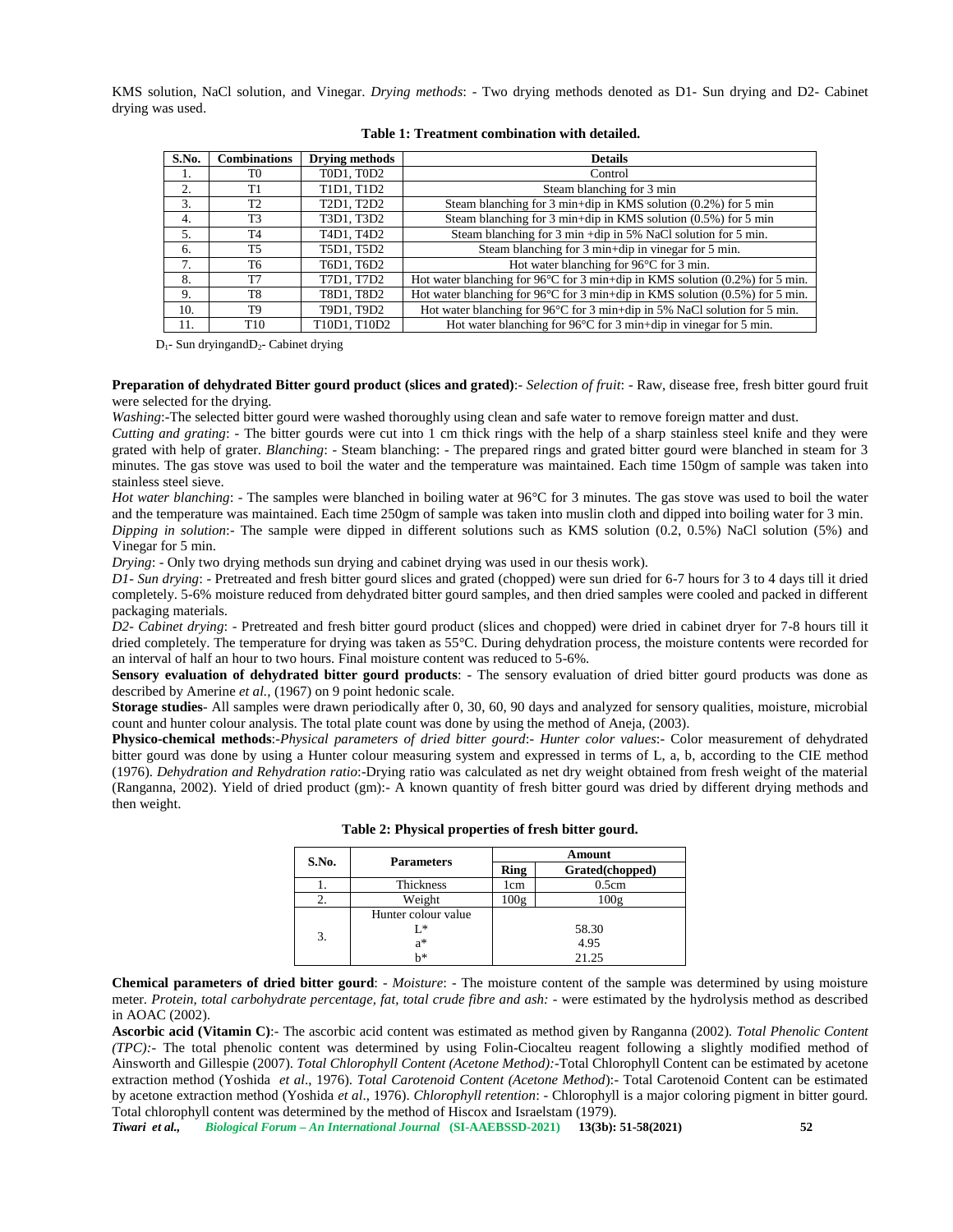**Minerals Content (Iron and Zinc) estimation**:-Iron and Zinc in the above acid digest were determined by Atomic Absorption Spectrophotometer described by Black, (1965).

**Microbial examination: -** The total microbial count of stored products was done by Downes and Ito (2001).

| S.No. | <b>Parameters</b>      | Amount              |
|-------|------------------------|---------------------|
|       | Moisture               | 89.64%              |
| ↑     | Protein                | 1.60%               |
| 3.    | Carbohydrates          | 4.20%               |
| 4.    | Fat                    | 0.20%               |
| 5.    | Crude fibre            | 1.7%                |
| 6.    | Ash                    | 7.36%               |
| 7     | Vitamin C              | 77.56 mg/100g       |
| 8.    | Total phenolic content | 6.89 mg of GAE/100g |
| 9.    | Total chlorophyll      | 11.23 mg/100g       |
| 10.   | Total carotenoids      | $2.16$ mg/ $100g$   |
| 11.   | Chlorophyll retention  | 19.24mg/100g        |
| 12.   | Iron                   | $0.43$ mg/ $100$ g  |
| 13.   | Zinc                   | $0.80$ mg/ $100$ g  |

|  | Table 3: Chemical properties of fresh bitter gourd. |  |
|--|-----------------------------------------------------|--|
|--|-----------------------------------------------------|--|

### **RESULTS AND DISCUSSION**

**Physical and chemical components of fresh bitter gourd**: - The result showed that physical properties of fresh bitter gourd had Thickness of ring (1cm) and grated (0.5cm), weight 100g in both, Hunter colour value  $L^*$  58.30, a\* 4.95, b\* 21.25 and chemical properties had Moisture 89.64%, Protein 1.60%, Carbohydrates 4.20%, Fat 0.20%, Crude fibre 1.7%, Ash 7.36%, Vitamin C 77.56 mg/100g, Total phenolic content 13.28 GAE/g, Total chlorophyll 11.23 mg/100g, Total carotenoids 2.16mg/100g, Chlorophyll retention 1.24mg/100g, Iron 0.43mg, Zinc 0.80mg respectively.

**Effects of drying methods on physical properties of dehydrated bitter gourd**: - *Hunter colour analysis of dehydrated bitter gourd: - 'L' values: -* which found to be in the range of 54.32 to 65.91. Generally, the lightness increased from the processing variable D1T4  $(54.32)$  (steam blanching + 5% NaCl solution in sun drying) to D2T7 (65.91) (hot water blanching+0.2% KMS solution) in cabinet drying shown in Table 4. *'a' Values:-*The a value of dehydrated bitter gourd ranged from 3.34 to 6.85. (Table 4). Maximum 'a' value in the treatment D2T7 (6.85) in cabinet drying and minimum was in the treatment D1T4 (3.34) in sun drying. *'b' values: -* The 'b' value for dehydrated bitter gourd ranged from 19.27 to 27.25 (Table4.2a). The 'b' value of dehydrated bitter gourd was highest in the treatments D1T4 (27.27) in sun drying and lowest value was in the treatment D2T7 (19.27) in cabinet drying.

| <b>Treatment</b> |       | D1    |       | D2    |       |       |  |  |
|------------------|-------|-------|-------|-------|-------|-------|--|--|
|                  | $L^*$ | $a^*$ | $h*$  | $L^*$ | $a^*$ | $h^*$ |  |  |
| T <sub>0</sub>   | 62.89 | 3.75  | 20.87 | 62.25 | 6.17  | 23.52 |  |  |
| T1               | 56.93 | 3.36  | 22.57 | 60.86 | 5.28  | 26.02 |  |  |
| T <sub>2</sub>   | 61.57 | 3.50  | 22.14 | 60.83 | 3.71  | 27.13 |  |  |
| T <sub>3</sub>   | 60.51 | 3.43  | 26.85 | 60.66 | 3.54  | 26.23 |  |  |
| <b>T4</b>        | 54.32 | 3.34  | 27.27 | 58.35 | 5.89  | 25.19 |  |  |
| T <sub>5</sub>   | 58.30 | 3.42  | 22.94 | 59.29 | 3.48  | 25.29 |  |  |
| T <sub>6</sub>   | 61.79 | 4.36  | 21.38 | 62.58 | 4.66  | 24.85 |  |  |
| T <sub>7</sub>   | 63.80 | 6.27  | 20.57 | 65.91 | 6.85  | 19.27 |  |  |
| T8               | 63.55 | 6.11  | 21.87 | 63.66 | 4.50  | 25.68 |  |  |
| T <sub>9</sub>   | 62.13 | 4.65  | 21.13 | 61.26 | 4.22  | 24.79 |  |  |
| T <sub>10</sub>  | 60.49 | 4.72  | 21.35 | 61.44 | 4.74  | 26.88 |  |  |

**Table 4: Hunter colour analysis of dehydrated bitter gourd.**

(L- Lightness, a- Redness and greenness, b- Yellowness and blueness) (D1 – Sun drying and D2- Cabinet drying)

**Dehydration ratio**: - The maximum dehydration ratio was found in treatment T4 (10.98) whereas minimum was found in T0 (10.30) in sun drying respectively. The higher value was at par with treatment T5. In case of cabinet drying the higher value was found in T4 (9.90) and minimum was found in T7 (9.17) respectively. All the combination was found non-significant difference. **Rehydration ratio: -** Dehydrated bitter gourd made from difference processing variable viz. Drying methods, (sun drying and cabinet drying) and different treatments. The larger value of rehydration ratio is the desirable characteristic of the dehydrated bitter gourd. The Table 4.2b showed that, the highest rehydration ratio was found in the treatment T7 (5.74) whereas lowest value was found in the treatment T4 (4.09) in sun drying. All treatment was found non-significant difference except T3, T4 and T5. In cabinet drying highest ratio was found in the treatment T7 (5.92) and lowest was found in the treatment T4 (5.18). Significant difference was found in all treatment.

Yield of dried product (gm):- The yield of dehydrated bitter gourd subjected to different pre-treatment prior to drying is given in Table 5. The maximum yield was found in the treatment T7 (9.70gm) whereas lowest value was found in the treatment T4 (9.10gm) in sun drying. The higher value was at par with the treatment, except T2 and T7. In case cabinet drying the maximum yield was found in the treatment T7 (10.92gm) whereas lowest value in treatment T4 (10.10gm). Significant difference was found in all treatment.

**Shrinkage (%):-** Shrinkage is important drying characteristics used to specify quality of dried products. The minimum shrinkage percentage was the desirable characteristic of the dehydrated bitter gourd. Shrinkage of dehydrated bitter gourd rings in different drying methods (sun drying and cabinet drying) and in treatments was presented in Table 5, The maximum ratio was found in the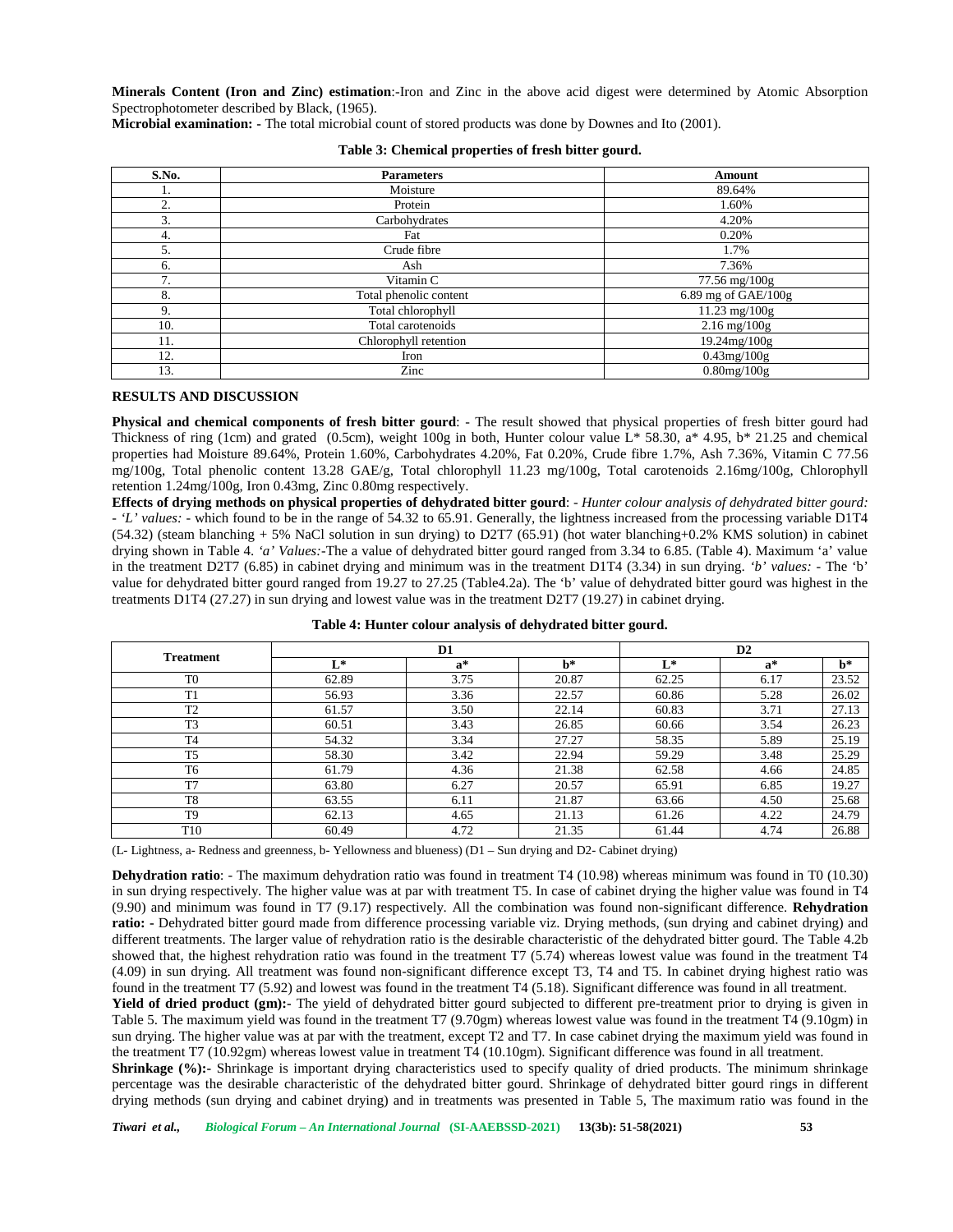treatment T4 (51.55%) whereas lowest value was found in the treatment T7 (45.58%) in sun drying. All treatment combination showed significant difference among each other. In cabinet drying the maximum was found in the treatment T4 (50.33%) whereas lowest value was found in the treatment T7 (44.05%). Significant difference was found in all treatment.

| <b>Treatment</b> |                | <b>Dehydration ratio</b> | <b>Rehydration</b><br>Ratio |                |                | <b>Yield of dried</b><br>Product (gm) | Shrinkage $(\% )$ |                |  |
|------------------|----------------|--------------------------|-----------------------------|----------------|----------------|---------------------------------------|-------------------|----------------|--|
|                  | D <sub>1</sub> | D <sub>2</sub>           | D <sub>1</sub>              | D <sub>2</sub> | D <sub>1</sub> | D <sub>2</sub>                        | D <sub>1</sub>    | D <sub>2</sub> |  |
| T <sub>0</sub>   | 10.30          | 9.43                     | 5.42                        | 5.44           | 9.60           | 10.60                                 | 50.71             | 44.32          |  |
| T <sub>1</sub>   | 10.66          | 9.80                     | 5.11                        | 5.42           | 9.40           | 10.21                                 | 50.48             | 47.71          |  |
| T2               | 10.47          | 9.70                     | 5.21                        | 5.58           | 9.55           | 10.30                                 | 50.41             | 48.71          |  |
| T <sub>3</sub>   | 10.52          | 9.65                     | 4.19                        | 5.54           | 9.50           | 10.36                                 | 51.14             | 47.05          |  |
| T <sub>4</sub>   | 10.98          | 9.90                     | 4.09                        | 5.18           | 9.10           | 10.10                                 | 51.55             | 50.33          |  |
| T <sub>5</sub>   | 10.86          | 9.80                     | 4.49                        | 5.66           | 9.20           | 10.20                                 | 49.67             | 48.23          |  |
| T <sub>6</sub>   | 10.60          | 9.34                     | 5.60                        | 5.73           | 9.40           | 10.71                                 | 46.74             | 46.03          |  |
| T <sub>7</sub>   | 10.41          | 9.17                     | 5.74                        | 5.92           | 9.70           | 10.92                                 | 45.58             | 44.05          |  |
| T <sub>8</sub>   | 10.52          | 9.25                     | 5.58                        | 5.77           | 9.50           | 10.80                                 | 46.31             | 45.45          |  |
| T <sub>9</sub>   | 10.73          | 9.61                     | 5.26                        | 5.43           | 9.30           | 10.40                                 | 51.42             | 48.35          |  |
| T <sub>10</sub>  | 10.50          | 9.34                     | 5.51                        | 5.77           | 9.50           | 10.76                                 | 48.53             | 45.41          |  |
| SEm <sub>±</sub> | 0.05           | 0.006                    | 0.25                        | 0.02           | 0.05           | 0.036                                 | 0.448             | 0.78           |  |
| CD@5%            | 0.173          | 0.017                    | 0.701                       | 0.049          | 0.170          | 0.107                                 | 1.322             | 2.324          |  |

| Table 5: Effects of drying methods on physical properties of dehydrated bitter gourd. |  |  |  |  |  |  |  |
|---------------------------------------------------------------------------------------|--|--|--|--|--|--|--|
|---------------------------------------------------------------------------------------|--|--|--|--|--|--|--|

(D1 – Sun drying and D2- Cabinet drying)

# **Effects of drying methods on chemical composition of dehydrated bitter gourd**:

*Moisture:-*The Table 6 showed that, the moisture content varied from 4.30 to 5.75%. The maximum moisture content was found in the treatment T4 (5.75%) whereas lowest value was found in the treatment T7 (5.20%) in sun drying. The higher value was at par with treatment, except T0, T1 and T7. The maximum was found in the treatment T4 (4.71%) whereas lowest value was found in the treatment T7 (4.30%) under cabinet drying. Non- significant difference was found in all treatment.

*Protein*: - The Table 6 showed that, the value of protein content of dehydrated bitter gourd ranged from 19.37 to 22.59% in both the drying methods. Maximum protein content was found in the treatment T7 (21.86%) and (22.59%) in sun and cabinet drying, whereas the minimum was found in T4 (18.42%) and T5 (19.37%). All the treatments and drying methods showed significant difference among each other.

*Total carbohydrates: -* As the data showed in table 6.The total carbohydrates value of dehydrated bitter gourd ranged from 50.20 to 54.60% in drying methods. Maximum was found in the treatment T7 (53.46%) whereas minimum was found in the treatment T5 (50.20%) in sun drying. In cabinet drying maximum was found in the T7 (54.60%) whereas minimum was found in the treatment T5 (51.21%). Total carbohydrates were statically at par in all treatments in both drying method. *Fat content: -* As evident from Table 6. The fat content of dehydrated bitter gourd ranged from 1.30 to 3.86% in sun and cabinet drying methods. Maximum content was found in the treatment T8 (2.66%) and T7 (3.86%) in sun and cabinet drying, whereas the minimum was found in T4 (1.30%) and (2.25%). All the treatments and drying methods showed significant difference among each other.

| <b>Treatment</b> | Moisture $(\% )$ |       | Protein $(\% )$ |       | <b>Total</b><br>Carbohydrates<br>(%) |               | Fat $(\% )$ |               | Crude fibre $(%$ |       | Ash $(\% )$ |               |
|------------------|------------------|-------|-----------------|-------|--------------------------------------|---------------|-------------|---------------|------------------|-------|-------------|---------------|
|                  | D1               | D2    | D1              | D2    | D1                                   | $\mathbf{D2}$ | D1          | $\mathbf{D2}$ | D1               | D2    | D1          | $\mathbf{D2}$ |
| T <sub>0</sub>   | 5.22             | 4.37  | 21.00           | 21.20 | 52.61                                | 53.43         | l.60        | 2.26          | 13.70            | 13.03 | 6.75        | 6.83          |
| T1               | 5.34             | 4.31  | 19.70           | 21.68 | 51.70                                | 53.94         | l.56        | 2.90          | 11.40            | 11.56 | 6.96        | 6.73          |
| T <sub>2</sub>   | 5.43             | 4.64  | 19.75           | 20.60 | 51.46                                | 54.04         | 1.53        | 2.40          | 11.16            | 12.93 | 6.78        | 6.80          |
| T <sub>3</sub>   | 5.63             | 4.47  | 19.54           | 21.55 | 51.42                                | 53.38         | l.60        | 2.76          | 11.56            | 11.86 | 6.86        | 7.03          |
| T <sub>4</sub>   | 5.75             | 4.71  | 18.42           | 20.99 | 50.33                                | 53.83         | l.30        | 2.25          | 11.06            | 11.13 | 6.26        | 6.86          |
| T <sub>5</sub>   | 5.70             | 4.36  | 19.54           | 19.37 | 50.20                                | 51.21         | 1.60        | 2.90          | 11.63            | 12.53 | 7.50        | 7.63          |
| T <sub>6</sub>   | 5.55             | 4.49  | 20.32           | 21.07 | 52.86                                | 51.36         | 2.53        | 3.30          | 11.76            | 12.51 | 7.00        | 7.96          |
| T <sub>7</sub>   | 5.20             | 4.30  | 21.86           | 22.59 | 53.46                                | 54.60         | 2.33        | 3.86          | 13.76            | 14.33 | 7.76        | 8.33          |
| T <sub>8</sub>   | 5.58             | 4.52  | 21.77           | 21.67 | 52.31                                | 52.55         | 2.66        | 3.20          | 11.63            | 13.73 | 7.43        | 8.30          |
| T <sub>9</sub>   | 5.64             | 4.43  | 21.57           | 20.51 | 52.23                                | 54.92         | 2.33        | 2.96          | 12.86            | 13.20 | 7.56        | 7.76          |
| T <sub>10</sub>  | 5.69             | 4.63  | 21.24           | 20.50 | 52.62                                | 54.51         | 1.34        | 3.03          | 11.46            | 13.40 | 7.43        | 7.90          |
| $SEm+$           | 0.117            | 0.225 | 0.836           | 1.522 | 0.565                                | 0.678         | 0.136       | 0.258         | 0.661            | 0.873 | 0.341       | 0.438         |
| CD@5%            | 0.346            | 0.664 | 0.283           | 0.516 | .668                                 | 2.002         | 0.402       | 0.762         | 1.951            | 1.822 | 1.006       | 1.291         |

**Table 6: Effects of drying methods on chemical composition of dehydrated bitter gourd.**

(D1 – Sun drying and D2- Cabinet drying)

*Crude fibre:-*The highest fibre content was found in the treatment T7 (13.76%) whereas lowest value was found in the treatment T4 (11.06%) in sun drying. Significant difference was found in all treatment. Table4.3a. In cabinet drying highest was found in the treatment T7 (14.33%) and lowest was found in the treatment T4 (11.13%). All treatment was found non- significant difference except T1, T3 and T4.

*Ash:*-It is obvious from the Table 4.3b that, the higher ash content was found in the treatment T7 (7.76%) whereas minimum was found in T4 (6.26%) under sun drying. Non- significant difference was found in all treatment. In case of cabinet drying maximum

*Tiwari et al., Biological Forum – An International Journal* **(SI-AAEBSSD-2021) 13(3b): 51-58(2021) 54**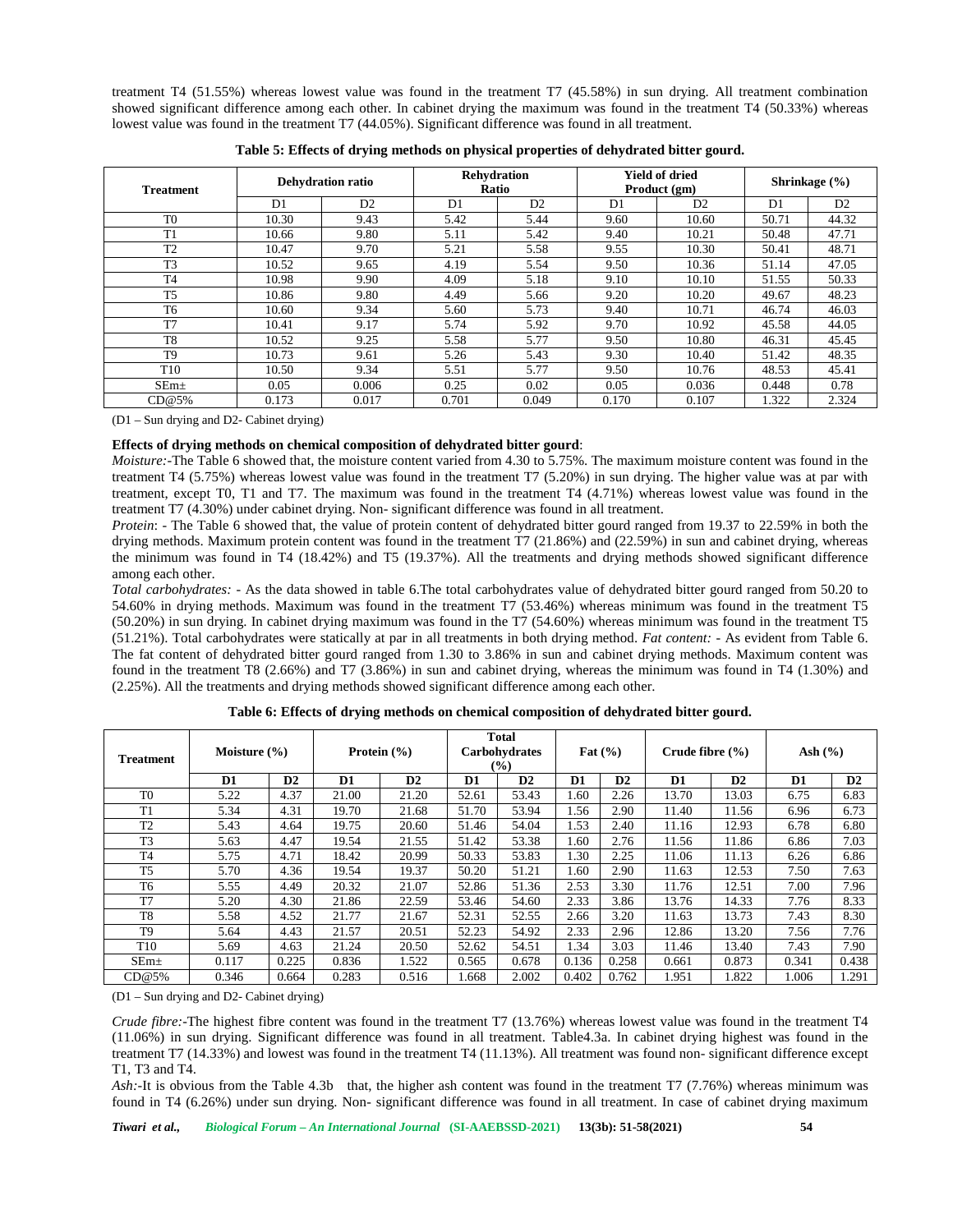content was found in T7 (8.33%) and the lowest T1 (6.73%).The higher value was at par with treatment, except T0, T1, T2 and T7. *Vitamin C:* - The data presented in Table 7 that, the maximum vitamin c content was found in the treatment T7 (52.45mg) and (56.34mg) in sun and cabinet drying, whereas the minimum was found in T4 (45.27mg) and (49.82mg). All the treatments and drying methods showed significant difference among each other.

*Total phenolic content:-*As the data showed that in Table 4.3b. The total phenolic content was ranged from 7.40 to 10.48 mg of GAE/100g. Maximum content was found in the treatment T7 (8.76 mg of GAE/100g) whereas minimum was found in the T4 (7.40 mg of GAE/100g) sun drying. The higher value was at par with treatment, except T2, T4 and T5.

In cabinet drying maximum content was found in the treatment T7 (10.48 mg of GAE/100g) whereas minimum was found in the treatment T4 (9.32 mg of GAE/100g). All the treatment combination showed significant difference among each other.

*Total chlorophyll:-*Result indicated (Table 7) that the maximum content was found in the treatment T7 (11.76mg) and (12.73mg) in sun and cabinet drying, whereas the minimum was found in T4 (9.85mg) and (10.38mg). All treatments and drying methods were having significant difference among each other. *Total carotenoids:-*It is evident from the data presented in (Table 7) that, total Carotenoid content ranged from 1.14 to 2.84mg. The maximum was found in the treatment T7 (1.92mg) whereas minimum was found in T4 (1.14mg) in sun drying. All treatment combination was statically at par with each other. In cabinet drying maximum value was found in the treatment T7 (2.84mg) whereas minimum was found in T5 (1.52mg). The higher value was at par with treatment, except T1, T2, T3, T4 and T5.

**Table 7: Effects of drying methods on chemical composition of dehydrated bitter gourd.**

| Treatment       | Vitamin $C$ (mg) |       | <b>Total</b><br><b>Total phenolic</b><br>chlorophyll(mg)<br>Content (mg) |       | <b>Total</b><br>carotenoids<br>(mg) |       | <b>Chlorophyll</b><br>retention (mg) |               | $\Gamma$ Iron $(mg)$ |               | $\text{Zinc} \left( \text{mg} \right)$ |       |       |       |
|-----------------|------------------|-------|--------------------------------------------------------------------------|-------|-------------------------------------|-------|--------------------------------------|---------------|----------------------|---------------|----------------------------------------|-------|-------|-------|
|                 | D1               | D2    | D1                                                                       | D2    | D1                                  | D2    | D1                                   | $\mathbf{D2}$ | D1                   | $\mathbf{D2}$ | D1                                     | D2    | D1    | D2    |
| T <sub>0</sub>  | 45.61            | 51.07 | 8.35                                                                     | 9.84  | 11.37                               | 11.48 | 1.67                                 | 2.48          | 18.51                | 19.72         | 5.67                                   | 5.28  | 16.24 | 16.30 |
| T1              | 46.57            | 52.12 | 8.40                                                                     | 9.40  | 10.19                               | 10.53 | 1.42                                 | 2.22          | 16.39                | 19.28         | 5.04                                   | 5.31  | 16.22 | 16.40 |
| T <sub>2</sub>  | 46.54            | 50.28 | 7.82                                                                     | 9.77  | 10.86                               | 11.34 | 1.51                                 | . .60         | 17.57                | 19.65         | 5.19                                   | 5.80  | 16.19 | 16.53 |
| T <sub>3</sub>  | 46.47            | 51.15 | 8.39                                                                     | 9.56  | 10.20                               | 10.94 | .48                                  | .55           | 17.79                | 18.62         | 5.44                                   | 5.54  | 16.25 | 16.26 |
| T <sub>4</sub>  | 45.27            | 49.82 | 7.40                                                                     | 9.32  | 9.85                                | 10.38 | $\lfloor .41$                        | .56           | 16.16                | 17.22         | 5.24                                   | 5.55  | 16.18 | 16.60 |
| T <sub>5</sub>  | 45.60            | 55.85 | 7.53                                                                     | 9.81  | 10.42                               | 10.52 | 1.54                                 | 1.52          | 17.72                | 18.37         | 5.18                                   | 5.28  | 16.47 | 16.66 |
| T6              | 46.95            | 51.21 | 8.50                                                                     | 9.65  | 10.63                               | 11.85 | 1.51                                 | 2.53          | 17.55                | 19.78         | 5.25                                   | 5.73  | 16.34 | 16.50 |
| T7              | 52.45            | 56.34 | 8.76                                                                     | 10.48 | 11.76                               | 12.73 | 1.92                                 | 2.84          | 18.59                | 20.45         | 5.56                                   | 5.85  | 16.53 | 16.87 |
| T8              | 51.52            | 54.53 | 8.36                                                                     | 9.51  | 11.39                               | 11.44 | 1.66                                 | 2.76          | 18.34                | 19.95         | 5.54                                   | 5.53  | 16.46 | 16.76 |
| T <sub>9</sub>  | 46.57            | 50.86 | 8.60                                                                     | 9.56  | 10.24                               | 11.05 | .49                                  | 2.44          | 16.57                | 19.88         | 5.44                                   | 5.64  | 16.30 | 16.32 |
| T <sub>10</sub> | 48.48            | 52.57 | 8.46                                                                     | 9.78  | 10.58                               | 10.96 | 1.62                                 | 2.77          | 17.08                | 20.35         | 5.45                                   | 5.56  | 16.40 | 16.61 |
| $SEm+$          | 0.571            | 0.495 | 0.144                                                                    | 0.150 | 0.363                               | 0.480 | 0.176                                | 0.173         | 0.521                | 0.499         | 0.111                                  | 0.013 | 0.091 | 0.082 |
| CD@5%           | 1.685            | 1.460 | 0.424                                                                    | 0.441 | 1.072                               | 1.416 | 0.519                                | 0.509         | 1.537                | 1.474         | 0.328                                  | 0.039 | 0.268 | 0.241 |

(D1 – Sun drying and D2- Cabinet drying)

*Chlorophyll retention:-*The chlorophyll retention value of dehydrated bitter gourd ranged from 16.16 to 20.45mg/100g in both drying methods. Maximum was found in the treatment T7 (18.59 mg) whereas minimum was found in the treatment T4 (16.16 mg) in sun drying. The higher value was at par with treatment, except T1, T4 and T9. In cabinet drying maximum was found in the T7 (20.45 mg) whereas minimum was found in the treatment T4 (17.22 mg) the higher value was at par with treatment, except T3, T4 and T5 as shown in Table 7.

**Minerals: -** *Iron:-*The data presented in Table 4.3b indicated that the iron content ranged from the 5.18 to 5.85mg. The maximum content was found in the treatment T7 (5.85mg) in cabinet drying. Minimum was found in T5 (5.18) in the sun drying. Iron content statically at par with each other in both drying methods. *Zinc:* It is obvious from the Table 7 that the zinc content ranged from the16.18 to 16.87mg. The maximum was found in the treatment T7 (16.87mg) in cabinet drying. Minimum was found in T4 (16.18) in the sun drying. Zinc content statically at par with each other in both drying methods.

**Effects of drying methods on sensory attributes of dehydrated bitter gourd**: Before introducing a food product in the market, it should undergo sensory evaluation test to show their acceptability. *Sensory attributes of dehydrated bitter gourd (Rings):- Colour and appearance:-*The result revealed in Table 8 that, the all processing variable was non- significant. The highest score was found in the treatment T7 (8.78) in cabinet drying. In sun drying T4 treatment got the lowest score (6.05) for colour and appearance.

*Texture:*-The result indicate that, the highest score was found in the treatment T7 (8.97) in cabinet drying and lowest score was found in T4 (8.08) sun drying for texture (Table 8).

*Flavour:-*An appraisal of Table 8 that, the maximum flavour was found in T9 (7.94) and minimum in T5 (7.06) under cabinet and sun drying respectively. *Taste:-*The data depicted in Table 8 showed that, the treatment T9 (8.67) in cabinet drying score maximum value whereas the T5 (6.18) in sun drying got the minimum score for taste. *Overall acceptability:-* Overall acceptability was determined on the basis of quality scores obtained from the evaluation of colour and appearance, texture, flavour and taste of the dehydrated bitter gourd are shown in Table 8 revealed that, the treatment T7 (7.94) was highest score in cabinet drying where as lowest was found in T4 (7.02) in sun drying.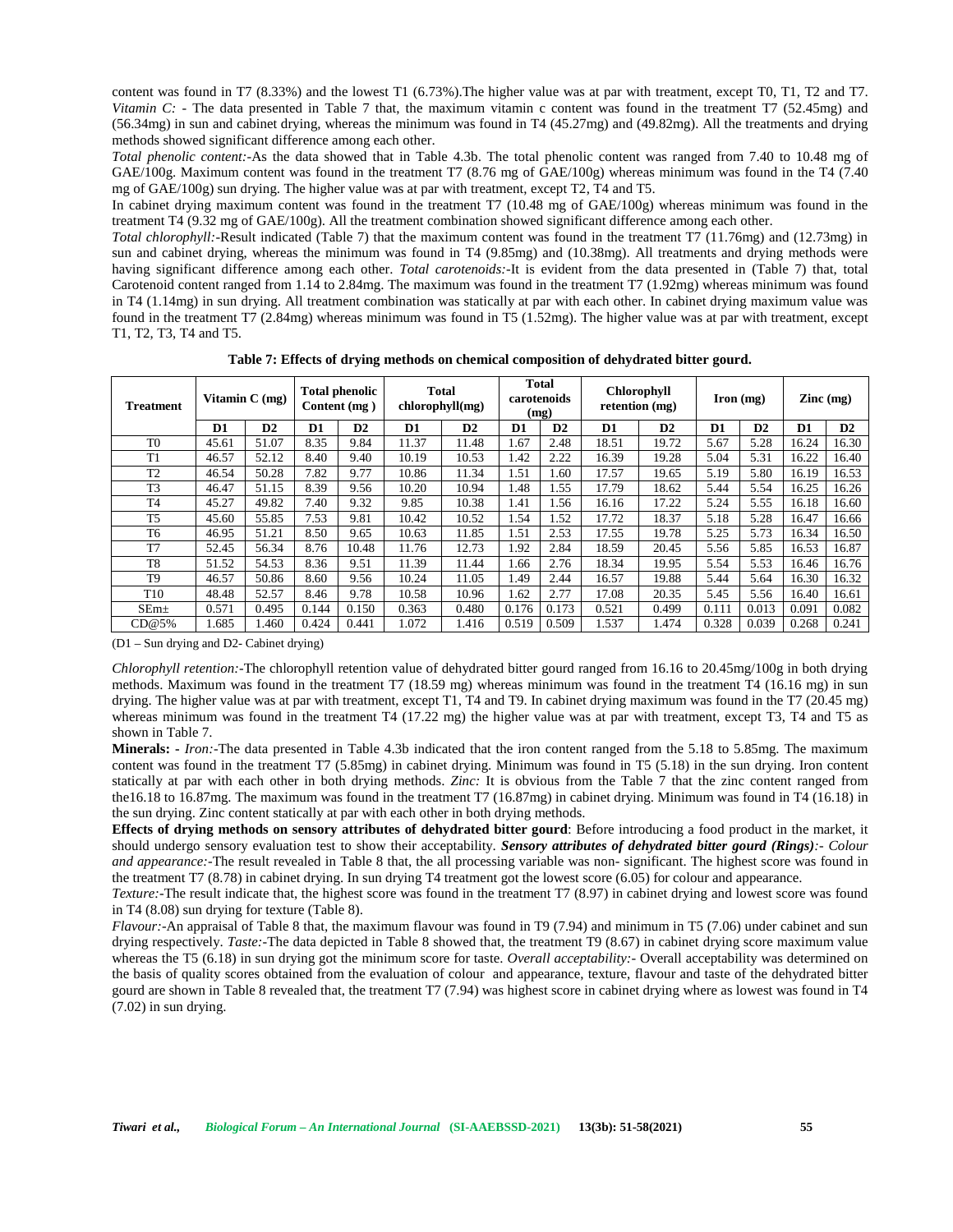|                  |               |         | Sun drying     |              |                | <b>Cabinet drying</b> |                |                |              |         |  |  |
|------------------|---------------|---------|----------------|--------------|----------------|-----------------------|----------------|----------------|--------------|---------|--|--|
| <b>Treatment</b> | <b>Colour</b> | Texture | <b>Flavour</b> | <b>Taste</b> | <b>Overall</b> | Colour                | <b>Texture</b> | <b>Flavour</b> | <b>Taste</b> | Overall |  |  |
| T <sub>0</sub>   | 7.72          | 8.33    | 7.80           | 7.02         | 7.22           | 8.25                  | 8.54           | 7.84           | 7.61         | 7.73    |  |  |
| T1               | 6.24          | 8.57    | 7.25           | 6.78         | 7.54           | 7.42                  | 8.27           | 7.48           | 6.88         | 6.78    |  |  |
| T <sub>2</sub>   | 6.44          | 8.53    | 7.45           | 7.44         | 7.76           | 7.40                  | 8.37           | 7.57           | 6.45         | 7.63    |  |  |
| T <sub>3</sub>   | 6.64          | 8.88    | 7.15           | 7.36         | 7.78           | 8.73                  | 8.16           | 7.28           | 7.37         | 7.26    |  |  |
| T4               | 6.05          | 8.08    | 7.34           | 8.33         | 7.02           | 6.64                  | 8.13           | 7.54           | 8.42         | 7.11    |  |  |
| T <sub>5</sub>   | 6.14          | 8.16    | 7.06           | 6.18         | 7.26           | 7.70                  | 8.23           | 7.15           | 6.25         | 7.35    |  |  |
| T6               | 7.54          | 8.23    | 7.37           | 7.62         | 7.57           | 8.56                  | 8.78           | 7.38           | 7.65         | 7.69    |  |  |
| T <sub>7</sub>   | 7.78          | 8.89    | 7.55           | 7.14         | 7.92           | 8.78                  | 8.97           | 7.38           | 8.22         | 7.94    |  |  |
| T8               | 7.43          | 8.67    | 7.40           | 8.27         | 7.43           | 8.31                  | 8.55           | 7.23           | 8.44         | 7.66    |  |  |
| T <sub>9</sub>   | 6.58          | 8.76    | 7.91           | 8.67         | 7.82           | 8.75                  | 8.44           | 7.94           | 8.67         | 7.72    |  |  |
| T <sub>10</sub>  | 6.68          | 8.62    | 7.14           | 7.22         | 7.73           | 8.54                  | 8.75           | 7.45           | 7.95         | 7.75    |  |  |
| $Sem\pm$         | 0.006         | 0.006   | 0.006          | 0.006        | 0.006          | 0.006                 | 0.006          | 0.006          | 0.006        | 0.006   |  |  |
| CD@5%            | 0.019         | 0.017   | 0.017          | 0.018        | 0.017          | 0.017                 | 0.018          | 0.017          | 0.018        | 0.018   |  |  |

**Table 8: Sensory attributes of dehydrated bitter gourd (Rings).**

**Storage stability: -** *Shelf life study of dehydrated bitter gourd product (Rings and grated)*:- The storage trials were conducted for 90 days at ambient temperature in two packaging material i.e. Plastic container (PVC)-P1 and Paper laminated with aluminium foil (PAF)-P2 were used in the study. Out of 11 treatments, the best treatment combination (T7 Hot water blanching for 960c for 3 min and dip in KMS solution (0.2%) for 5 min.) in both the drying methods were selected by the penal of judges. These selected treatments (P1D1T7) (P2D1T7) (P1D2T7) (P2D2T7) and control (P1D1T0) (P2D1T0) (P1D2T0) (P2D2T0) were analyzed periodically after 0, 30, 60 and 90 days for moisture content, sensory evaluation and microbial count. The findings of quality parameters studied for shelf life of the product.

|                  |               |                | Sun drying     |              |         | <b>Cabinet drying</b> |                |                |              |                |  |
|------------------|---------------|----------------|----------------|--------------|---------|-----------------------|----------------|----------------|--------------|----------------|--|
| <b>Treatment</b> | <b>Colour</b> | <b>Texture</b> | <b>Flavour</b> | <b>Taste</b> | Overall | <b>Colour</b>         | <b>Texture</b> | <b>Flavour</b> | <b>Taste</b> | <b>Overall</b> |  |
| T <sub>0</sub>   | 7.70          | 7.29           | 7.12           | 7.00         | 7.12    | 7.43                  | 7.31           | 7.16           | 7.60         | 7.56           |  |
| T1               | 6.14          | 7.13           | 7.20           | 6.13         | 6.70    | 7.35                  | 7.45           | 7.26           | 6.85         | 6.72           |  |
| T <sub>2</sub>   | 6.36          | 7.40           | 7.13           | 6.12         | 7.14    | 7.38                  | 7.46           | 7.23           | 6.15         | 7.56           |  |
| T <sub>3</sub>   | 6.32          | 7.55           | 7.10           | 7.17         | 7.02    | 7.16                  | 7.57           | 7.28           | 7.54         | 7.23           |  |
| <b>T4</b>        | 6.01          | 7.06           | 7.23           | 7.14         | 6.43    | 7.66                  | 7.16           | 7.31           | 7.67         | 7.03           |  |
| T <sub>5</sub>   | 6.13          | 7.33           | 7.00           | 6.46         | 7.25    | 7.98                  | 7.36           | 7.44           | 7.02         | 7.55           |  |
| T <sub>6</sub>   | 6.12          | 7.56           | 7.28           | 7.55         | 7.16    | 8.44                  | 7.67           | 7.52           | 7.14         | 7.56           |  |
| T <sub>7</sub>   | 7.70          | 7.79           | 7.11           | 7.70         | 7.00    | 8.77                  | 7.88           | 7.36           | 7.72         | 7.90           |  |
| T <sub>8</sub>   | 7.40          | 7.22           | 7.05           | 7.96         | 7.32    | 8.02                  | 7.75           | 7.70           | 7.67         | 7.57           |  |
| T <sub>9</sub>   | 6.23          | 7.14           | 7.82           | 8.84         | 7.69    | 8.66                  | 7.15           | 7.93           | 8.16         | 7.71           |  |
| T <sub>10</sub>  | 6.58          | 7.17           | 7.11           | 7.14         | 7.23    | 8.21                  | 7.57           | 7.12           | 7.94         | 7.64           |  |
| $Sem\pm$         | 0.019         | 0.006          | 0.006          | 0.006        | 0.006   | 0.032                 | 0.006          | 0.006          | 0.102        | 0.006          |  |
| CD@5%            | 0.056         | 0.017          | 0.018          | 0.018        | 0.017   | 0.095                 | 0.017          | 0.019          | 0.302        | 0.019          |  |

**Table 9: Sensory attributes of dehydrated bitter gourd (Grated).**

**Effects of drying methods on moisture content of dehydrated bitter gourd products during storage: -** *Dehydrated bitter gourd rings:-*Result indicated that the moisture content was observed to increase during storage in both the packaging material. The change of moisture content of dehydrated bitter gourd rings showed in Table 10 the data revealed that the highest moisture content was found in the treatment P1D1T0 had an initial value of 5.70% which was gradually increase up to (5.90%) at the end of storage. Whereas lowest moisture content was found in the treatment P2D2T7 (hot water blanching for 96°C for 3 min and dip in KMS solution (0.2%) for 5 min) in cabinet drying had an initial value of 4.30% which was gradually increase up to (4.38%) at the end of storage.

| Table 10: Moisture content of dehydrated bitter gourd rings during storage. |  |
|-----------------------------------------------------------------------------|--|
|                                                                             |  |

| <b>Treatment</b>                             | Moisture $(\% )$ |         |         |         |  |  |
|----------------------------------------------|------------------|---------|---------|---------|--|--|
|                                              | 0 days           | 30 days | 60 days | 90 days |  |  |
| P <sub>1</sub> D <sub>1</sub> T <sub>0</sub> | 5.70             | 5.74    | 5.81    | 5.90    |  |  |
| P <sub>2</sub> D <sub>1T0</sub>              | 5.70             | 5.71    | 5.76    | 5.80    |  |  |
| P1D1T7                                       | 5.22             | 5.27    | 5.32    | 5.40    |  |  |
| P <sub>2</sub> D <sub>1T7</sub>              | 5.22             | 5.25    | 5.28    | 5.31    |  |  |
| P1D2T0                                       | 4.37             | 4.40    | 4.45    | 4.50    |  |  |
| P <sub>2</sub> D <sub>2T0</sub>              | 4.37             | 4.39    | 4.41    | 4.44    |  |  |
| P1D2T7                                       | 4.30             | 4.33    | 4.37    | 4.42    |  |  |
| P <sub>2</sub> D <sub>2</sub> T <sub>7</sub> | 4.30             | 4.31    | 4.34    | 4.38    |  |  |

(P1- Plastic container, P2- Paper laminated with aluminium foil, D1- Sun drying, D2- Cabinet drying,

T0- Control, T7- Hot water blanching for 960c for 3 min and dip in KMS solution (0.2%) for 5 min.)

*Dehydrated grated bitter gourd:-*The change of moisture content of dehydrated grated bitter gourd showed in Table 11 the data revealed that the highest moisture content was found in the treatment P1D1T0 had an initial value of 5.62% which was gradually increase up to (5.87%) at the end of storage. Whereas lowest moisture content was found in the treatment P2D2T7 (hot water

*Tiwari et al., Biological Forum – An International Journal* **(SI-AAEBSSD-2021) 13(3b): 51-58(2021) 56**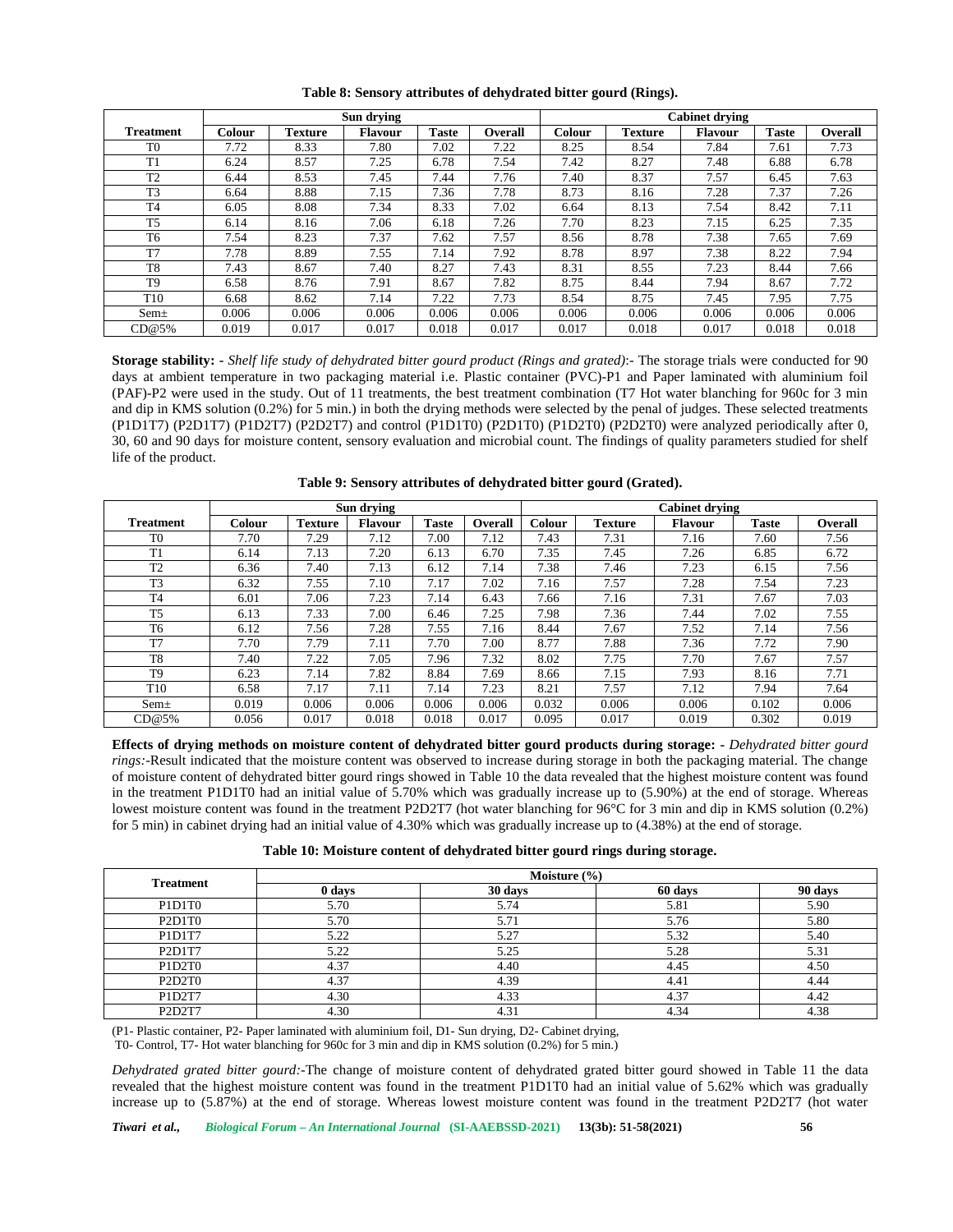blanching for 96°C for 3 min and dip in KMS solution (0.2%) for 5 min) in cabinet drying had an initial value of 4.29% which was gradually increase up to (4.36%) at the end of storage.

| <b>Treatment</b>                             | Moisture $(\% )$ |         |         |         |  |
|----------------------------------------------|------------------|---------|---------|---------|--|
|                                              | 0 days           | 30 days | 60 days | 90 days |  |
| P1D1T0                                       | 5.62             | 5.70    | 5.76    | 5.87    |  |
| P <sub>2</sub> D <sub>1T0</sub>              | 5.62             | 5.69    | 5.73    | 5.79    |  |
| P1D1T7                                       | 5.19             | 5.25    | 5.30    | 5.37    |  |
| P2D1T7                                       | 5.19             | 5.23    | 5.27    | 5.30    |  |
| P <sub>1</sub> D <sub>2</sub> T <sub>0</sub> | 4.30             | 4.37    | 4.42    | 4.48    |  |
| P <sub>2</sub> D <sub>2</sub> T <sub>0</sub> | 4.30             | 4.33    | 4.39    | 4.43    |  |
| P1D2T7                                       | 4.29             | 4.33    | 4.34    | 4.38    |  |
| P2D2T7                                       | 4.29             | 4.30    | 4.32    | 4.36    |  |

### **Table 11: Moisture content of dehydrated grated bitter gourd during storage.**

(P1- Plastic container, P2- Paper laminated with aluminium foil, D1- Sun drying, D2- Cabinet drying,

T0- Control, T7- Hot water blanching for 960c for 3 min and dip in KMS solution (0.2%) for 5 min.)

**Effects of drying methods on Overall acceptability of dehydrated bitter gourd products during storage: -** *Overall acceptability of dehydrated bitter gourd (Rings):-* Mean score value of overall acceptability of dehydrated bitter gourd ring is presented in Table 12.

|                                              | Dehydrated bitter gourd (Rings) |         |        |         |  |
|----------------------------------------------|---------------------------------|---------|--------|---------|--|
| <b>Treatment</b>                             | 0 days                          | 30 days | 60days | 90 days |  |
| P1D1T0                                       | 7.22                            | 7.10    | 6.93   | 6.81    |  |
| P <sub>2</sub> D <sub>1</sub> T <sub>0</sub> | 7.22                            | 7.15    | 6.90   | 6.87    |  |
| P1D1T7                                       | 7.92                            | 7.63    | 7.44   | 7.21    |  |
| P2D1T7                                       | 7.92                            | 7.77    | 7.60   | 7.45    |  |
| P1D2T0                                       | 7.73                            | 7.65    | 7.21   | 7.11    |  |
| P <sub>2</sub> D <sub>2</sub> T <sub>0</sub> | 7.73                            | 7.60    | 7.32   | 7.28    |  |
| P1D2T7                                       | 7.94                            | 7.80    | 7.67   | 7.56    |  |
| P <sub>2</sub> D <sub>2</sub> T <sub>7</sub> | 7.94                            | 7.82    | 7.77   | 7.60    |  |

**Table 12: Effects of drying methods on Overall acceptability of dehydrated bitter gourd ring during storage.**

(P1- Plastic container, P2- Paper laminated with aluminium foil, D1- Sun drying, D2- Cabinet drying,

T0- Control, T7- Hot water blanching for 960c for 3 min and dip in KMS solution (0.2%) for 5 min.)

At 0 days of storage the maximum score of overall acceptability of dehydrated bitter gourd ring was found to be (7.94) in P1D2T7 and P2D2T7 where as minimum was found P1D1T0 (6.81) at 90 days of storage. The results further showed that overall acceptability of dehydrated bitter gourd rings was decreased with increase in the storage period. *Overall acceptability of dehydrated bitter gourd (Grated):-* The data on the changes in the overall acceptability score of dehydrated bitter gourd grated as influenced the storage period are increased. The data regarding the overall acceptability of dehydrated grated bitter gourd is presented in Table 13 that at 0days of storage the highest value of overall acceptability was found in the (7.90) in P1D2T7 and P2D2T7 where as minimum was found P1D1T0 (6.66) after 90 days of storage. The results further showed that overall acceptability of dehydrated bitter gourd grated was decreased with increase in the storage period.

**Table 13: Effects of drying methods on Overall acceptability of dehydrated grated bitter gourd during storage.**

|                                              | Dehydrated bitter gourd (Grated) |         |         |         |
|----------------------------------------------|----------------------------------|---------|---------|---------|
| <b>Treatment</b>                             | 0 days                           | 30 days | 60 days | 90 days |
| P1D1T0                                       | 7.01                             | 6.88    | 6.71    | 6.66    |
| P <sub>2</sub> D <sub>1</sub> T <sub>0</sub> | 7.01                             | 6.93    | 6.85    | 6.75    |
| P1D1T7                                       | 7.12                             | 7.03    | 6.73    | 6.65    |
| P2D1T7                                       | 7.12                             | 7.08    | 6.84    | 6.72    |
| P <sub>1</sub> D <sub>2</sub> T <sub>0</sub> | 7.56                             | 7.44    | 7.36    | 7.29    |
| P <sub>2</sub> D <sub>2</sub> T <sub>0</sub> | 7.56                             | 7.48    | 7.40    | 7.35    |
| P1D2T7                                       | 7.90                             | 7.87    | 8.73    | 8.51    |
| P <sub>2</sub> D <sub>2</sub> T <sub>7</sub> | 7.90                             | 7.88    | 8.80    | 8.74    |

(P1- Plastic container, P2- Paper laminated with aluminium foil, D1- Sun drying, D2- Cabinet drying,

T0- Control, T7- Hot water blanching for 960c for 3 min and dip in KMS solution (0.2%) for 5 min.)